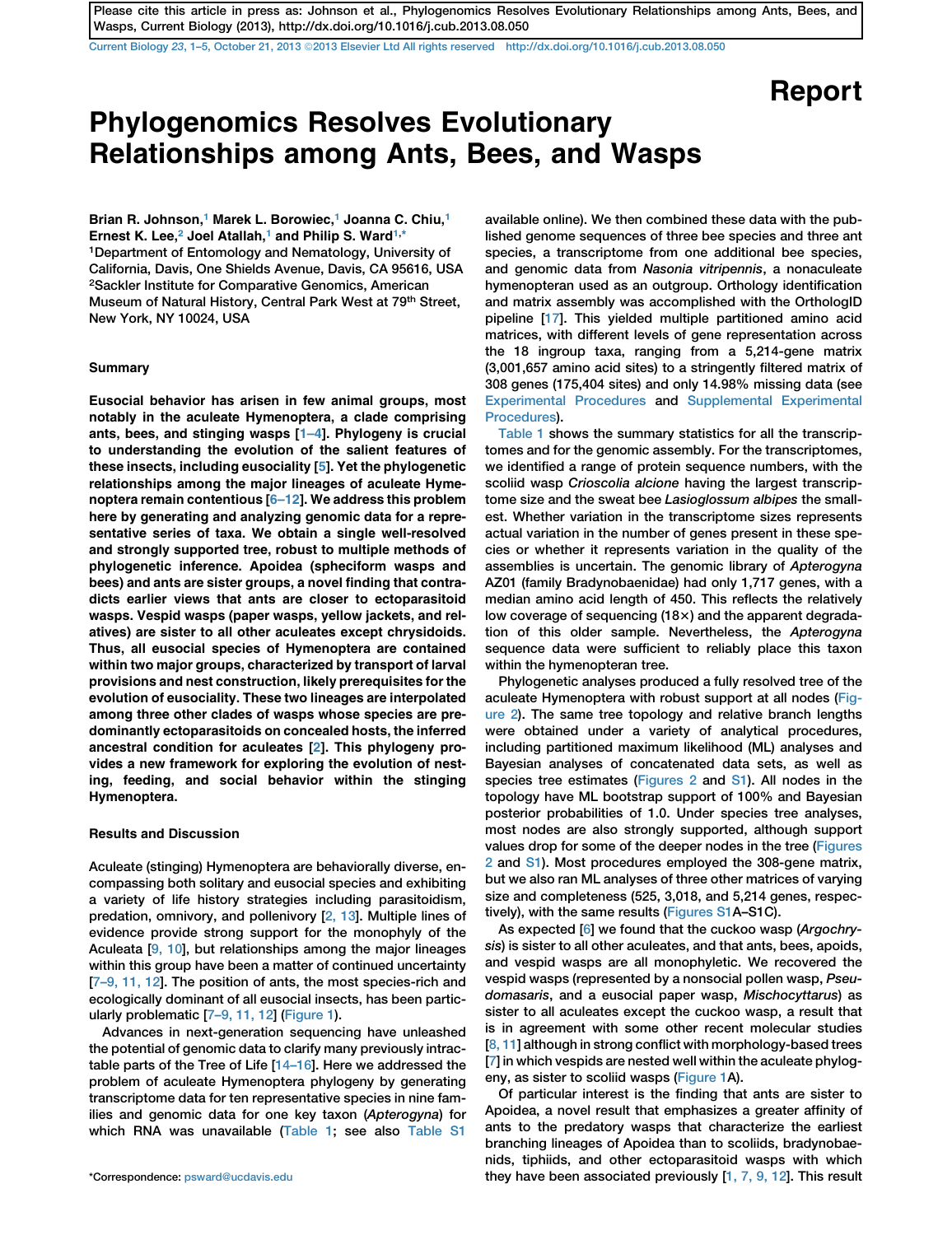<span id="page-1-0"></span>Current Biology Vol 23 No 20 2



Figure 1. Previous Hypotheses of Phylogenetic Relationships among Ants, Bees, and Stinging Wasps

Morphological analysis of Brothers [\[7](#page-3-0)] (A) and molecular phylogenetic studies of Pilgrim et al. [[8\]](#page-3-0) (B) and Heraty et al. [\[9](#page-3-0)] (C). Major groups have differently colored branches. Vespid wasps \* = Vespidae + Rhopalosomatidae; scoliid wasps \* = Scoliidae + Bradynobaenidae.

receives significant statistical support (p < 0.01) under the Shimodaira-Hasegawa test [\[23\]](#page-4-0) against five alternate phylogenetic placements, including ants as sister to scolioid wasps, and ants as sister to scolioid wasps plus apoids ([Table S3\)](#page-3-0). Thus, morphologically generalized apoid wasps such as Ampulicidae (cockroach wasps) and Sphecidae (digger wasps, mud dauber wasps, and relatives) may provide more insight into the early evolution of stem-group ants than the ectoparasitoid wasps that have previously served as models for the origin of ants.

Our results also provide new perspective on the lower Cretaceous fossil Cariridris bipetiolata, originally claimed to be the oldest fossil ant [\[24\]](#page-4-0) but later reinterpreted to be a spheciform wasp, probably belonging to Ampulicidae [\[25\]](#page-4-0). Although this appeared to represent a major reassignment of the fossil, our discovery that ants and apoids are sister taxa helps to explain difficulty in the placement of Cariridris [\[26\]](#page-4-0) and suggests that it is best treated as a lineage close to the root of the ant-apoid tree, perhaps not assignable with certainty to either branch.

The sister group of [ants + Apoidea] is [Scoliidae + Bradynobaenidae sensu stricto]. This more inclusive clade was also recovered in some other molecular studies  $[8, 11]$  $[8, 11]$ , but with a

different branching order, such that the scolioid lineage was identified as sister to Apoidea. Our new results motivate a search for features in common between ants and apoids not shared with scolioid wasps—that might predispose this group toward the evolution of sociality. The most obvious behavioral commonality is the collection and transport of resources (arthropod prey or pollen) to a constructed nest, a trait also shared with vespid wasps, the other group containing eusocial species. Scoliid wasps, in contrast, are ectoparasitoids on concealed hosts [\[2, 27](#page-3-0)]. (The life history of Bradynobaenidae remains to be elucidated.) It has long been argued that nest construction and provisioning are key prerequisites for the evolution of eusociality [\[1, 2](#page-3-0)]. The finding that ants and apoids are sister taxa suggests that this favorable combination of traits arose only once in their common ancestor, rather than separately from ectoparasitoid predecessors in the ant and apoid lineages, emphasizing that the preconditions for eusociality are rare and contingent.

Our phylogeny reveals a well-supported clade of tiphioid and pompiloid wasps, to the exclusion of the scolioids. This comports with an earlier molecular study  $[8]$ , except that we find that the tiphiid wasp (Brachycistis) and the chyphotine wasp (Chyphotes) are sister taxa, to the exclusion of pompiloids (spider wasps and velvet ants), a result inconsistent with previous findings. Further taxon sampling is needed within this clade to test the monophyly and placement of tiphiid wasps (Tiphiidae) and velvet ants (Mutillidae), but our results confirm an earlier inference  $[8, 11]$  $[8, 11]$  that the family Bradynobaenidae is not monophyletic, with true bradynobaenids (represented in our data set by Apterogyna) being sister to Scoliidae, whereas the subfamily Chyphotinae (represented here by Chyphotes) is part of the tiphioid complex. Bradynobaenid-like wasps share a number of morphological features [[7\]](#page-3-0), some unique, and these must be interpreted as examples of convergence between two distantly related clades, perhaps generated in part by the independent loss of wings in females of both groups. It should be noted that scoliid females are winged, as are some members of the tiphioid-pompiloid clade, so winged females are the ancestral condition for both clades.

The phylogenetic results presented here support the following scenario of behavioral evolution in aculeate Hymenoptera ([Figure 3](#page-3-0)). The ancestral aculeate wasp was an ectoparasitoid, attacking and paralyzing concealed hosts and leaving its offspring in or near the host cavity [\[2](#page-3-0)]. In two major lineages (ants + Apoidea, and Vespidae), this behavior became modified as wasps adopted a more active predatory lifestyle, with increased importance of prey transport, nest construction, and parental care. More specialized feeding habits (pollenivory) were acquired later. Eusocial behavior evolved multiple times within both of these lineages [[4, 28, 29\]](#page-3-0). The three remaining clades of aculeates (chrysidoids, scolioids, and the tiphioid-pompiloid clade) have largely retained ectoparasitoid habits, except for pompilids [[30](#page-4-0)], and no examples of eusociality are known in these groups.

This is the first comprehensive phylogenomic analysis of aculeate Hymenoptera. It demonstrates the utility and feasibility of employing transcriptome data to resolve outstanding problems in insect phylogeny. The new tree provides a robust framework for investigating the evolution of nesting, feeding, and social behavior within the stinging Hymenoptera, and for exploring genomic signatures of changes in these characteristics.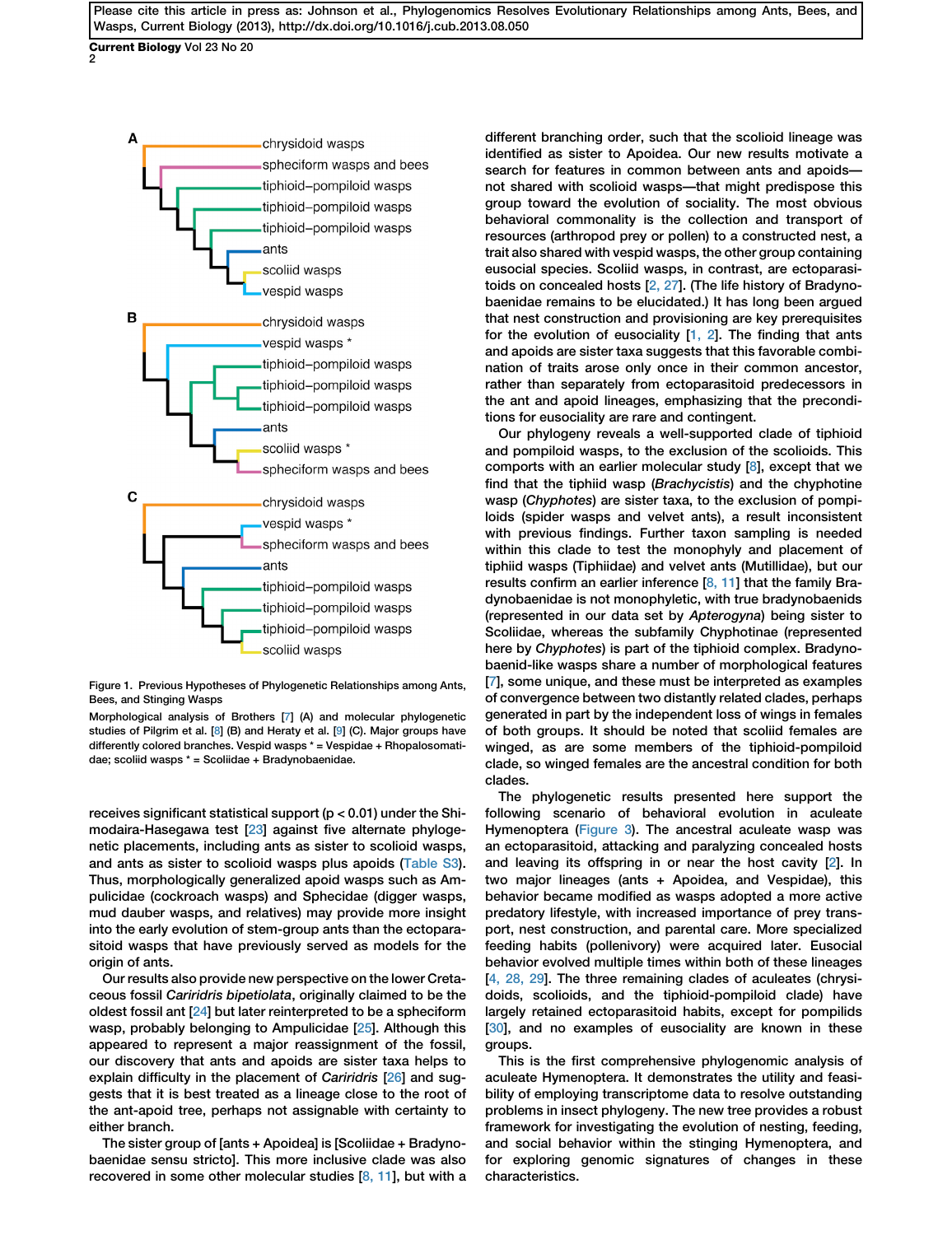<span id="page-2-0"></span>Genomic-Based Phylogeny of Ants, Bees, and Wasps 3

|  |  | Table 1. Species of Hymenoptera Sampled, and Summary Statistics for the Transcriptome Assemblies and the Genome Assembly |
|--|--|--------------------------------------------------------------------------------------------------------------------------|
|  |  |                                                                                                                          |

| <b>Species</b>                        | Common Name        | Assembly Size (MB) | <b>Number of Sequences</b><br>$( > 300$ aa) | <b>Mean Protein</b><br>Length (aa) |
|---------------------------------------|--------------------|--------------------|---------------------------------------------|------------------------------------|
| Apterogyna ZA01 (Bradynobaenidae)     | bradynobaenid wasp | 284.2              | 1.717                                       | 450                                |
| Chyphotes mellipes (Bradynobaenidae)  | bradynobaenid wasp | 137.8              | 26.513                                      | 698                                |
| Argochrysis armilla (Chrysididae)     | cuckoo wasp        | 91.6               | 18.777                                      | 690                                |
| Stigmatomma oregonense (Formicidae)   | dracula ant        | 74.8               | 13,867                                      | 721                                |
| Sphaeropthalma orestes (Mutillidae)   | velvet ant (wasp)  | 84.5               | 15.820                                      | 707                                |
| Pepsis grossa (Pompilidae)            | spider wasp        | 150.3              | 27,549                                      | 703                                |
| Crioscolia alcione (Scoliidae)        | scoliid wasp       | 219.2              | 45.155                                      | 689                                |
| Sceliphron caementarium (Sphecidae)   | mud dauber wasp    | 161.3              | 33,499                                      | 659                                |
| Brachycistis timberlakei (Tiphiidae)  | tiphiid wasp       | 84.3               | 15,036                                      | 627                                |
| Mischocyttarus flavitarsis (Vespidae) | paper wasp         | 76.8               | 15.907                                      | 676                                |
| Pseudomasaris vespoides (Vespidae)    | pollen wasp        | 103.7              | 21,543                                      | 678                                |
| Lasioglossum albipes (Halictidae)     | sweat bee          | 46.7               | 9,417                                       | 585                                |

The assembly for Apterogyna is a partial genome assembly; all others are transcriptome assemblies. In addition to the assemblies derived from new sequence data generated in this study, we also assembled a transcriptome for the sweat bee Lasioglossum albipes based on raw paired-end short reads downloaded from the NCBI Sequence Read Archive (SRR578269). MB, megabases; aa, amino acids. See also [Tables S1](#page-3-0) and [S2](#page-3-0).

#### Experimental Procedures

#### Taxon Sampling

Eleven species from key families across the aculeate Hymenoptera were chosen for the generation of new phylogenomic data (Tables 1 and [S1\)](#page-3-0). These represent all the major lineages of stinging Hymenoptera that have been considered in previous hypotheses of phylogenetic relationships [\[6–12\]](#page-3-0). Ten species were collected in the field, while one rare species, Apterogyna ZA01, was available only as preserved specimens in ethanol. We included this second representative of Bradynobaenidae because of instability in the phylogenetic position of bradynobaenid wasps in previous studies [\[7, 8, 11, 12](#page-3-0)]. We supplemented our data on these eleven species with transcriptome data on one bee species (Lasioglossum albipes) from the NCBI Sequence Read Archive and published genome assemblies of three other bee species (Megachile rotundata, Bombus terrestris, and Apis mellifera) and three ant species (Harpegnathos saltator, Linepithema humile, and Pogonomyrmex barbatus).

#### Sequencing and Assembly

For the fresh collected samples, cDNA libraries were prepared, while for the ethanol-preserved sample, a DNA library was prepared (further details in [Supplemental Information](#page-3-0), including [Table S2](#page-3-0)). Samples were pooled and sequenced on an Illumina HiSeq 2000 (100 bp paired-end). Transcriptomes were assembled using the Trinity software package [\[31\]](#page-4-0), while ABySS was

used for the genome assembly [\[32\]](#page-4-0). After translation of contigs into amino acid sequences, orthology was evaluated using a prerelease version 2.0 of the OrthologID pipeline [\[17\]](#page-4-0). OrthologID takes complete gene sets from all taxa and assigns them into gene clusters. It then generates a parsimony tree for each gene cluster and extracts one or more sets of orthologous genes. Orthologous sets of genes were then assembled into multiple partitioned matrices with different levels of taxon representation per gene, including (1) a 5,214-gene matrix with 3,001,657 amino acid sites and at least 9 ingroup taxa represented per gene partition, (2) a 3,018-gene matrix with 1,653,740 sites and at least 16 ingroup taxa represented per partition, and (3) a matrix that has every gene partition represented across all ingroup taxa with the additional requirement that they be single-copy in five publicly available ingroup genomes (525 partitions and 298,968 sites). For Bayesian inference and species tree estimation, a fourth, smaller 308-gene matrix with 175,404 sites was used. Of the 3,332,676 cells (19 taxa  $\times$  175,404 sites) in this 308-gene matrix, 73.42% are coded as amino acids, 11.60% are gaps, and 14.98% are missing.

## Phylogenetic Analysis

For all four matrices, we performed partitioned (by gene) ML analyses with T-distributed rate heterogeneity over sites using RAxML v7.4.2 [\[18, 19](#page-4-0)]. The best protein substitution model for each gene partition was selected individ-ually using the "ProteinModelSelection.pl" script [[19\]](#page-4-0) over 36 different models. For Bayesian inference, we used PhyloBayes MPI v1.3b [[20, 21\]](#page-4-0),



This tree was estimated with RAxML [\[18, 19\]](#page-4-0) based on a 308-gene matrix with 175,404 amino acid sites. Support values are given in the following order: (1) posterior probabilities from a separate Bayesian analysis with PhyloBayes [\[20, 21](#page-4-0)], (2) RAxML bootstrap percentages based on 1,000 replicates, and (3) bootstrap percentages from a separate species tree analysis with STAR [\[22\]](#page-4-0). Unlabeled nodes have maximum support values (1/100/100). Scale bar indicates number of substitutions per site. From the top of the tree downward, species are as follows: N. vitripennis (Pteromalidae), A. armilla (Chrysididae), P. vespoides (Vespidae), M. flavitarsus (Vespidae), B. timberlakei (Tiphiidae), C. mellipes (Bradynobaenidae), P. grossa (Pompilidae), S. orestes (Mutillidae), Apterogyna ZA01 (Bradynobaenidae), C. alcione (Scoliidae), P. barbatus (Formicidae), L. humile (Formicidae), S. oregonense (Formicidae), H. saltator (Formicidae), S. caementarium (Sphecidae), L. albipes (Halictidae), M. rotundata (Megachilidae), A. mellifera (Apidae), and B. terrestris (Apidae). Major lineages are color coded using the same scheme as in [Figure 1.](#page-1-0) See also [Figure S1](#page-3-0).

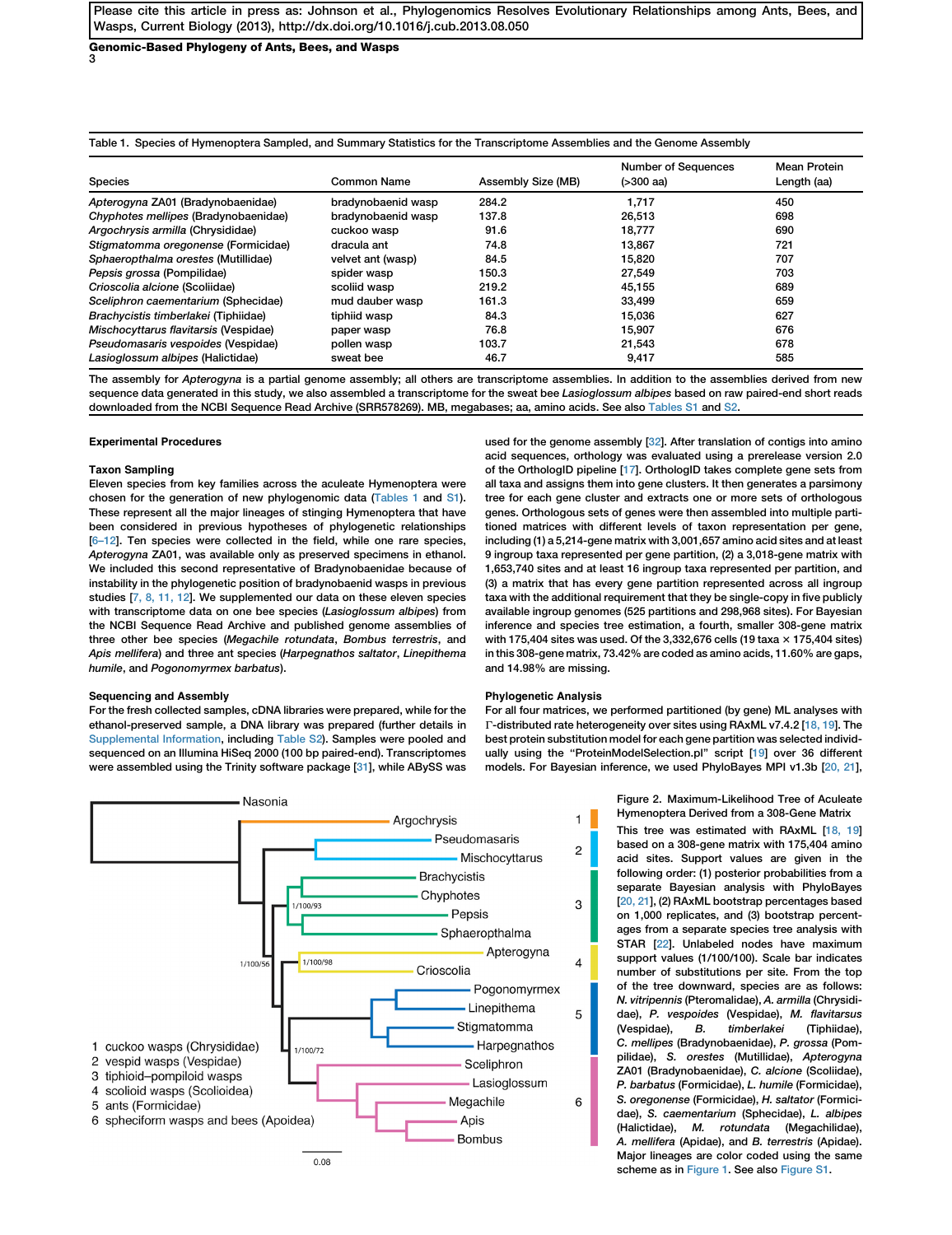<span id="page-3-0"></span>Current Biology Vol 23 No 20 4



Figure 3. Evolution of the Aculeate Hymenoptera Blue-green branches represent parasitoidism; orange branches represent nest construction and predation (with pollenivory and omnivory as derivative states thereof). Asterisks designate lineages containing eusocial species. Ants are entirely eusocial, but this is not true of all species of Vespidae and Apoidea. Biological information is from various sources, summarized in Gauld and Bolton [2] and Huber [13]. Names of superfamilies are modified from Pilgrim et al. [8]. Placement of Rhopalosomatidae is based on Pilgrim et al. [8] and Debevec et al. [11]. Images courtesy of Alexander Wild and Kurt Schaefer.

with CAT-GTR as the amino acid replacement model, in an unpartitioned analysis of the 308-gene matrix. A species tree was estimated on the basis of average ranks of gene coalescence events, as calculated in STAR [[22\]](#page-4-0). The input for this analysis was 100 bootstrap replicate trees of each of 308 genes, built under maximum likelihood in RAxML. We also inferred a species tree with PhyloNet [[33](#page-4-0)], which uses the parsimony-based criterion of minimizing deep coalescences [[34\]](#page-4-0). We used 308 input trees with bootstrap support values generated in RAxML.

To evaluate alternate phylogenetic hypotheses against our best-scoring ML tree, we employed the Shimodaira-Hasegawa test [\[23\]](#page-4-0). Five constraints were considered (Table S3), and separate constrained partitioned analyses were conducted using RAxML on the same 308-gene matrix used to generate our ML tree ([Figure 2](#page-2-0)). The five best trees satisfying the respective constraints were then subjected to the Shimodaira-Hasegawa test in RAxML ("-f h" option) to determine whether they were significantly worse than our best unconstrained ML tree.

#### Accession Numbers

Illumina reads have been deposited in the NCBI Sequence Read Archive with the accession number SRP020476. The matrices, partition files, and gene trees have been deposited in Dryad [\(http://doi.org/10.5061/dryad.](http://doi.org/10.5061/dryad.jt440) it440).

#### Supplemental Information

Supplemental Information includes one figure, three tables, and Supplemental Experimental Procedures and can be found with this article online at [http://dx.doi.org/10.1016/j.cub.2013.08.050.](http://dx.doi.org/10.1016/j.cub.2013.08.050)

#### Acknowledgments

This work was funded by the University of California, Davis. We thank James Pitts for provision of the Apterogyna (Bradynobaenidae) specimens and three anonymous reviewers for helpful comments that improved the manuscript.

Received: June 26, 2013 Revised: August 1, 2013 Accepted: August 21, 2013 Published: October 3, 2013

### References

1. Wilson, E.O. (1971). The Insect Societies (Cambridge: Harvard University Press).

- 2. Gauld, I.D., and Bolton, B., eds. (1988). The Hymenoptera (London: Oxford University Press).
- 3. Hölldobler, B., and Wilson, E.O. (1990). The Ants (Cambridge: Harvard University Press).
- 4. Bradley, T.J., Briscoe, A.D., Brady, S.G., Contreras, H.L., Danforth, B.N., Dudley, R., Grimaldi, D., Harrison, J.F., Kaiser, J.A., Merlin, C., et al. (2009). Episodes in insect evolution. Integr. Comp. Biol. 49, 590–606.
- 5. Hughes, W.O.H., Oldroyd, B.P., Beekman, M., and Ratnieks, F.L.W. (2008). Ancestral monogamy shows kin selection is key to the evolution of eusociality. Science 320, 1213–1216.
- 6. Ronquist, F. (1999). Phylogeny of the Hymenoptera (Insecta): the state of the art. Zool. Scr. 28, 3–12.
- 7. Brothers, D.J. (1999). Phylogeny and evolution of wasps, ants and bees (Hymenoptera, Chrysidoidea, Vespoidea and Apoidea). Zool. Scr. 28, 233–249.
- 8. Pilgrim, E.M., von Dohlen, C.D., and Pitts, J.P. (2008). Molecular phylogenetics of Vespoidea indicate paraphyly of the superfamily and novel relationships of its component families and subfamilies. Zool. Scr. 37, 539–560.
- 9. Heraty, J., Ronquist, F., Carpenter, J.M., Hawks, D., Schulmeister, S., Dowling, A.P., Murray, D., Munro, J., Wheeler, W.C., Schiff, N., and Sharkey, M. (2011). Evolution of the hymenopteran megaradiation. Mol. Phylogenet. Evol. 60, 73–88.
- 10. Sharkey, M.J., Carpenter, J.M., Vilhelmsen, L., Heraty, J., Liljeblad, J., Dowling, A.P.G., Schulmeister, S., Murray, D., Deans, A.R., Ronquist, F., et al. (2012). Phylogenetic relationships among superfamilies of Hymenoptera. Cladistics 28, 80–112.
- 11. Debevec, A.H., Cardinal, S., and Danforth, B.N. (2012). Identifying the sister group to the bees: a molecular phylogeny of Aculeata with an emphasis on the superfamily Apoidea. Zool. Scr. 41, 527–535.
- 12. Wilson, J.S., von Dohlen, C.D., Forister, M.L., and Pitts, J.P. (2013). Family-level divergences in the stinging wasps (Hymenoptera: Aculeata), with correlations to angiosperm diversification. Evol. Biol. 40, 101–107.
- 13. Huber, J.T. (2009). Biodiversity of Hymenoptera. In Insect Biodiversity: Science and Society, R. Footit and P. Adler, eds. (Oxford: Wiley-Blackwell), pp. 303–323.
- 14. Hedin, M., Starrett, J., Akhter, S., Schönhofer, A.L., and Shultz, J.W. (2012). Phylogenomic resolution of paleozoic divergences in harvestmen (Arachnida, Opiliones) via analysis of next-generation transcriptome data. PLoS ONE 7, e42888.
- 15. Smith, S.A., Wilson, N.G., Goetz, F.E., Feehery, C., Andrade, S.C.S., Rouse, G.W., Giribet, G., and Dunn, C.W. (2011). Resolving the evolutionary relationships of molluscs with phylogenomic tools. Nature 480, 364–367.